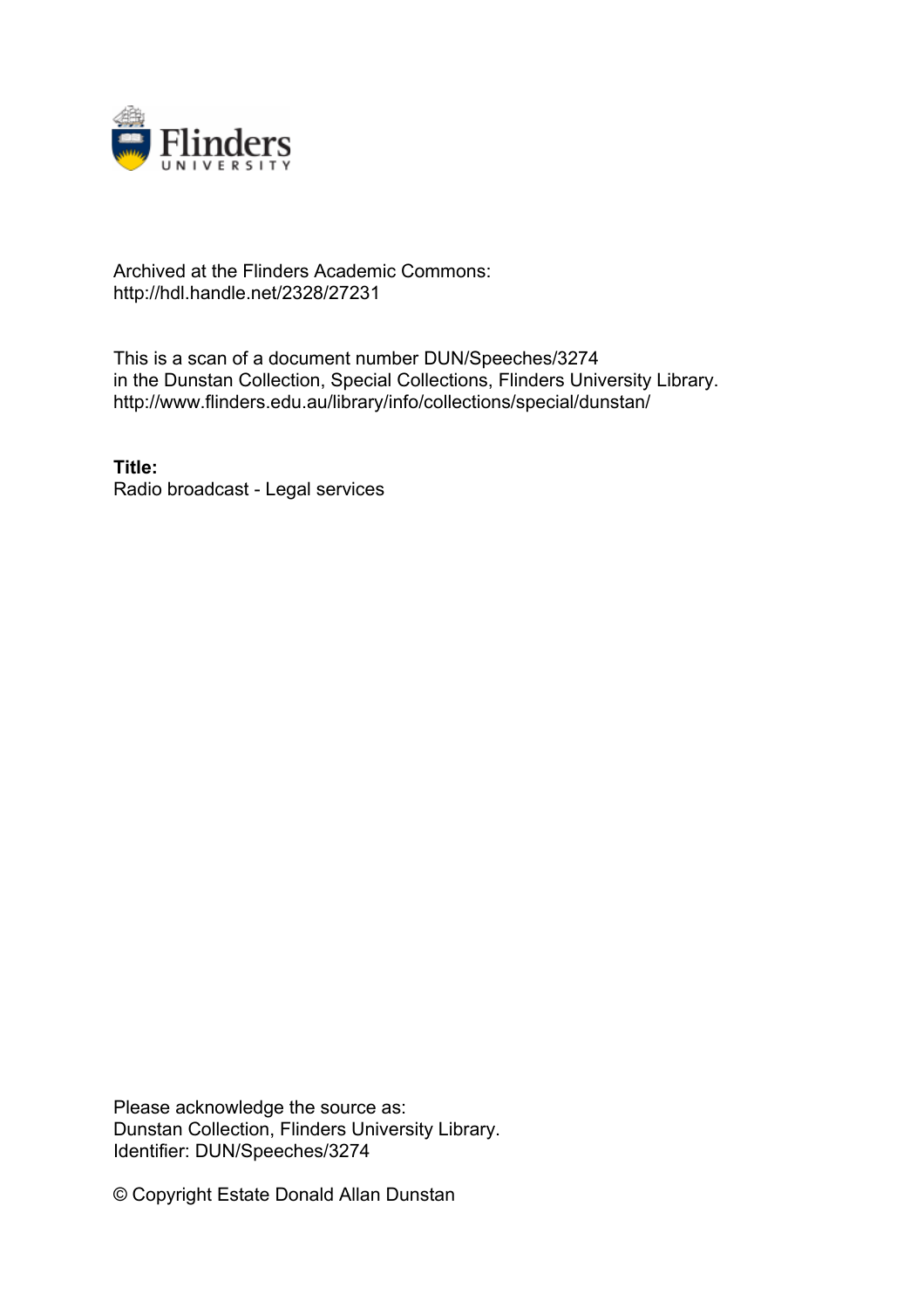*3274-*

## Good Evening:-

ે હ

An essential part of the activity of Government in this State is the maintenance of efficient courts of law, and of institutions associated with the decisions which courts have to make. It is a failure in Government if people cannot get their cases heard, or suffer injustice because of poverty, or if courts are not able to have carried out the orders which they feel they should make. This failure has occurred in South Australia and **ix** has caused considerable distress to many people.

In the first place there is the congestion of metropolitan police courts. This generally involves a number of defendants in adjournments which are costly and excep in rare instances at their expense, even though it is the State which is responsible for there being haled into Court. But despite the fact that publicity has recently centred on the situation in these Courts - which are undoubtedly understaffed - this is not the worst situation.

In the maintenance court the Juvenile Courts magistrate is required to deal with summary complaints by wives against husbandsi often involving urgent matters requiring separation orders for the protection of the wife from molestation and in most cases urgently needed orders for main enance of deserted wives and children.

*A* deserted wife cannot usually afford to retain the services of a solicitor, and the Poor Persons Legal Relief Scheme does not apply to maintenance applications in the summary jurisdiction. She must go to the Children's Welfare & Public Relief Board, where prosecuting officers will investigate her claim and issue and conduct complaints on her behalf without charge. But from the time of her application to the Board she will often wait six weeks to two months for an appointment with a prosecuting officer..

Dunstan Collection, Special Collections, Flinders University Library.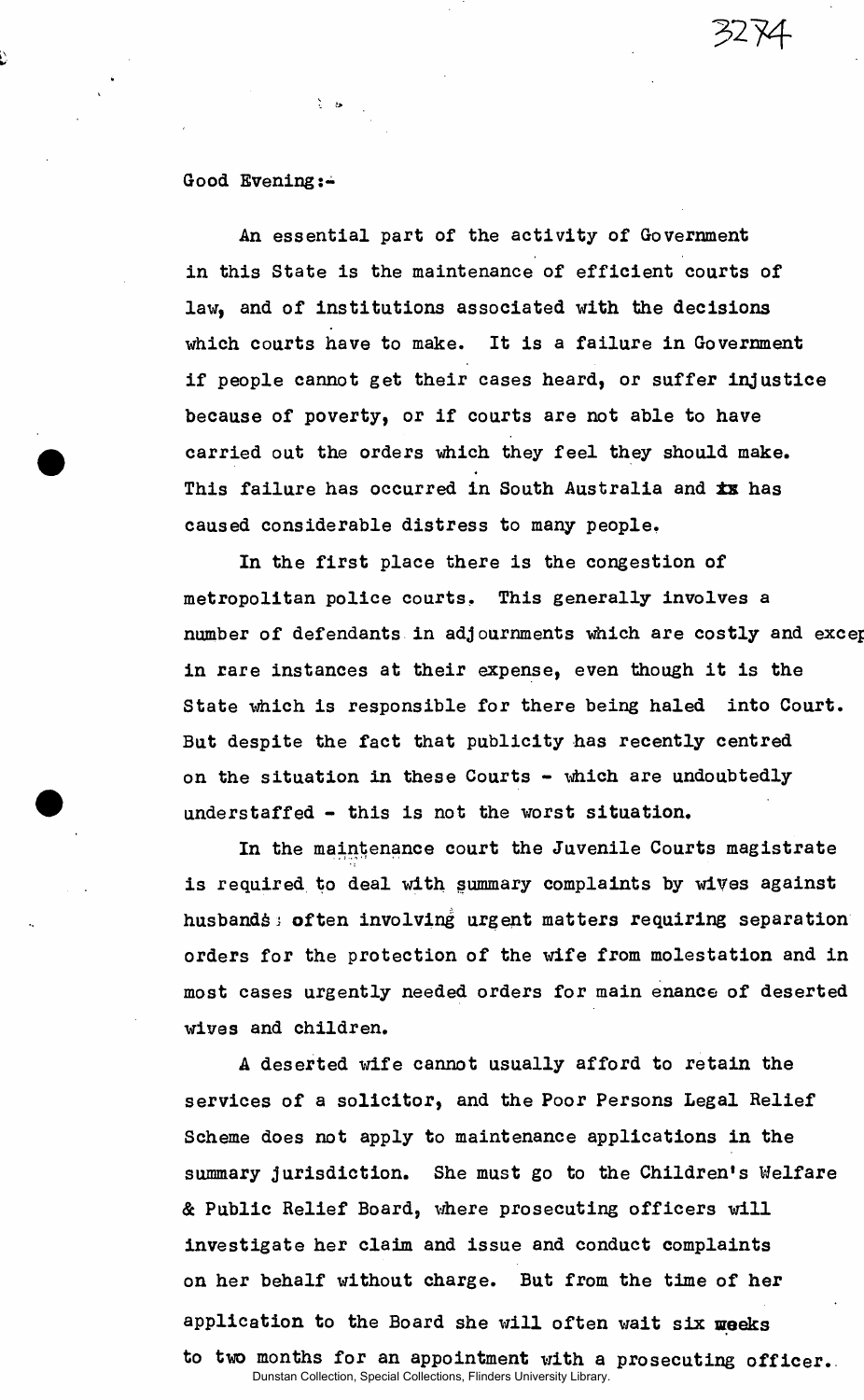Having got her appointment, whe will wait another ten days or so at the very least before her case is listed for hearing. Should the case be contested, however, she will find the lists so full that it is likely to be another two months before it can be heard - for the hearing of a contested matrimonial matter is likely to take upwards of two days. The result is.that the wife is likely to be faced with a period of dire distress, little aleviated on occasion by temporary and repayable releif on less than subsistence level provided by the Board.

Even when cases are dealt with in Courts of Summary Jurisdiction, however, in many cases these courts cannot do as they wish in treatment of offenders. The most obvious example of this is in the case of habitual drunkards.

Go up to the Adelaide Police Court any morning and you will see the long procession of derelict alcoholics coming up for their 150th and in some cases 300th conviction for drunkenness.

Every so often they are sent to gaol. As with them alcolholism is not a crime but a disease, as soon as they come out of gaol in many cases, they are back before the court within a few days, gaol does nothing to cure them. It is possible to treat alcoholism and achieve cures - but only with proper, and in most of their cases - compulsory treatment. There exists legislation under Which the courts could commit habitual drunkards to declared inebriates homes for this compulsory treatment, but despite the fact that this matter has been consistently raised in Parliament by myself and other members, the Government has failed to establish or declare such a home. The Court's hands are tied, and the Government just says that it is looking into the matter. It has been saying that for the past six years to my knowledge.

Turning for a moment to the higher jurisdiction - the Supreme Court - here we have the fantastic situation that

**- 2 -**